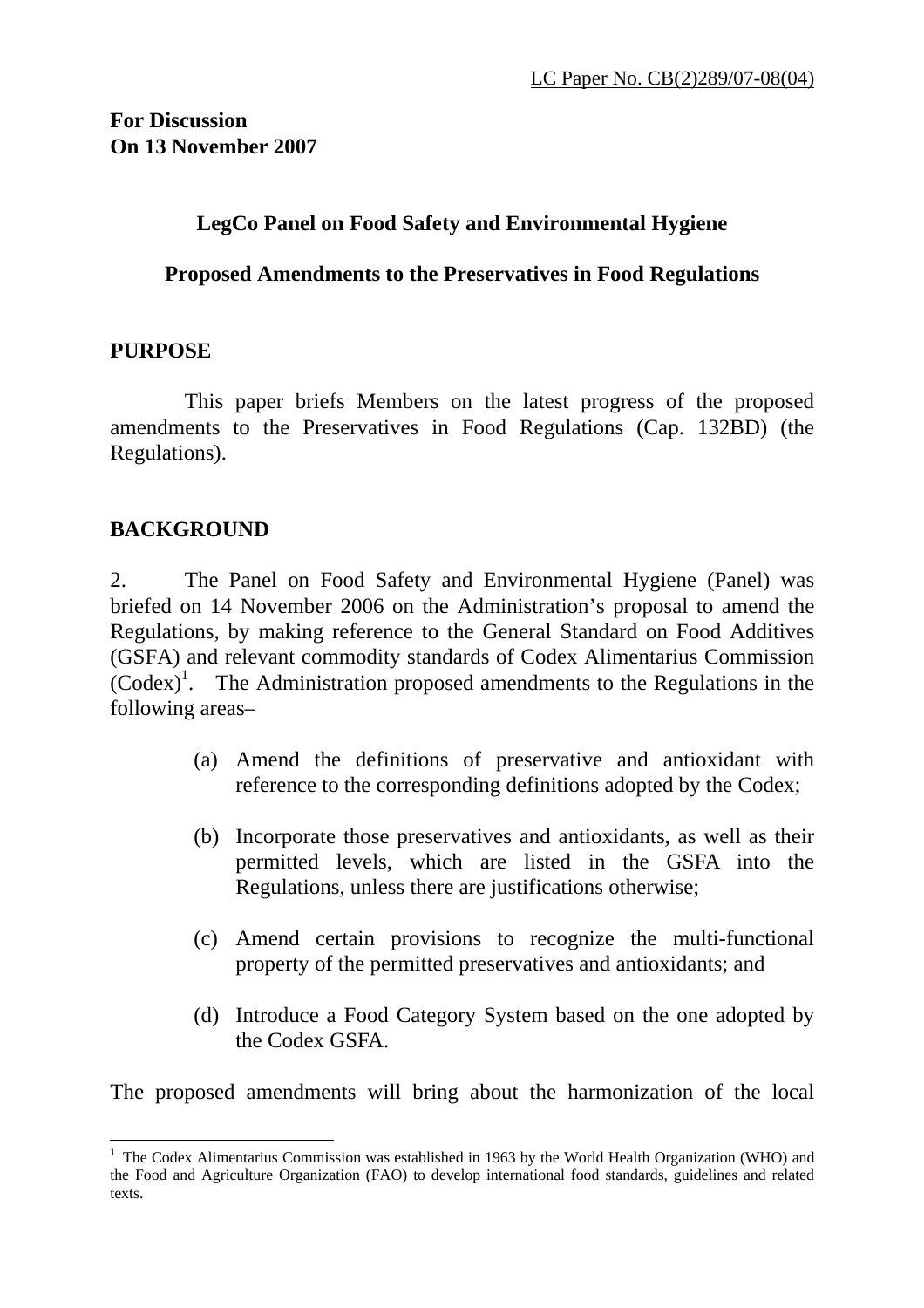legislation and international development, in terms of the framework of the regulatory regime, the types of preservatives and antioxidants regulated and the levels of the standards; provide the trade and consumers with more choices through permitting the use of preservatives and antioxidants that have been evaluated as safe and permitted for use internationally; and make the Regulations more user-friendly.

3. The Centre for Food Safety (CFS) subsequently sought the views of the trade and the public on the proposed amendments. The results of the consultation, which indicated general support for the proposed amendments, were reported to the Panel on 10 April 2007. Members were supportive of the proposed amendments and urged the Administration to introduce the legislative proposal expeditiously. Members were also concerned about the length of the transition period and requested the Administration to consult the trade on the proposed amendments through the technical meetings.

# **MAJOR AMENDMENTS TO BE INTRODUCED**

4. The gist of the proposed amendments to the Regulations is set out as follows for Members' reference.

# *Definitions*

 $\overline{a}$ 

5. We propose to expand the definition of "antioxidant" to cover also food additives which protect foodstuffs against colour changes. Some examples of permissible antioxidant newly caught by the amended definition include Guaiac resin, Tertiary butylhydroquinone (TBHQ) and Thiodipropionic acid.

# *Number of permitted preservatives/antioxidants and levels*

6. We propose to incorporate those preservatives and antioxidants, as well as their permitted levels of use, in the Codex GSFA into the Regulations. These proposed amendments will bring about an increase of 11 new types of permitted preservatives or antioxidants<sup>2</sup>, while the permissible levels for existing individual preservatives or antioxidants may be unchanged, relaxed or tightened.

# *Merging of Schedules in the Regulations*

7. We propose to combine the existing list of permitted preservatives and

<sup>&</sup>lt;sup>2</sup> Guaiac resin, Isopropyl citrates, Stannous chloride, Tertiary butylhydroquinone (TBHQ), Thiodipropionic acid, Dimethyl dicarbonate, Ferrous gluconate, Formic acid, Hexamethylene tetramine, Lysozyme, Pimaricin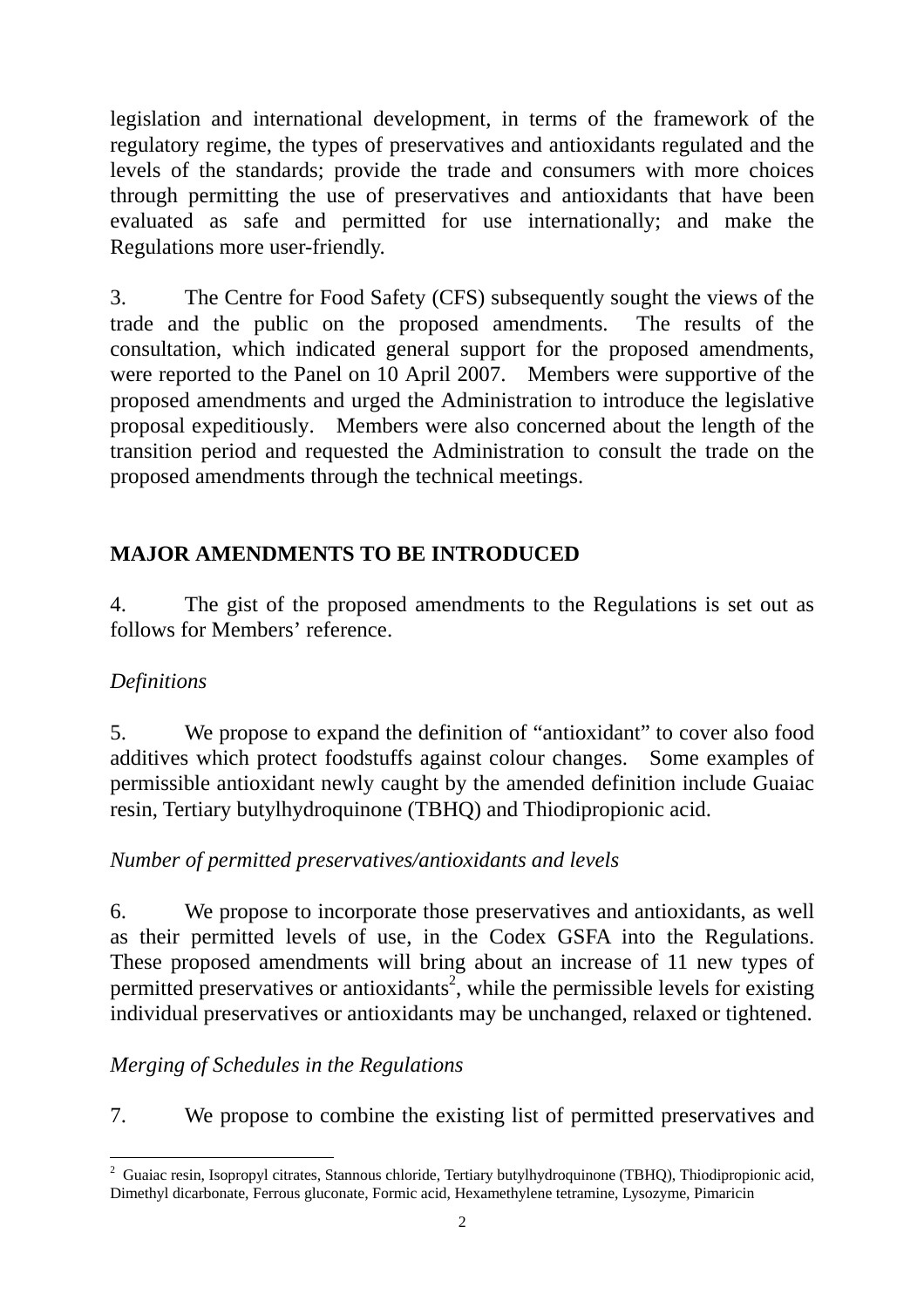that of antioxidants, i.e. Part I and Part II of the First Schedule of the Regulations, in order to recognize the multi-functional property of food additives, to provide flexibility and to provide the trade and the consumers with more choices on the use of preservatives and antioxidants.

### *Food Category System*

8. In place of the current "product-specific" listing, we propose to develop a Food Category System which is based on the one adopted by the Codex GSFA. The Food Category System is designed to allow the identification of individual foods or classes of foods to which preservatives and antioxidants may be added, and its adoption reflects the international trend of moving away from the so-called "product-specific" legislation. This shift from a product-specific list to a food category system means that there will be an increase in the number of foods in which preservatives or antioxidants are allowed. To cater for local needs, there will be a food category in the Food Category System that covers all existing specified food items that do not belong to any of the food categories under the Codex GSFA system.

9. To assist the trade to adapt to changes to be brought about by the amendments, in particular the Food Category System, the Administration will issue a set of Guidelines. The Guidelines will include a food descriptor list providing examples of individual food items included in each food category, in particular local food. The food descriptor list will be drawn up with reference to a similar list issued by the Codex.

# **TRANSITIONAL ARRANGEMENT**

10. Taking into consideration the views of Members and the trade on the transition period and to allow sufficient time for the trade to prepare for the changes, we propose a transition period of two years. In order for the trade and the consumers to benefit from the amendments (which will bring about an increase of 11 new types of permitted preservatives or antioxidants and the relaxation of some of the existing permissible levels), we propose that during the transition period, it is legally in order for any single food item to comply wholly with either the existing Regulations or the amended Regulations. From the perspective of food safety, both the standards under the existing Regulations and the amended Regulations are adequate to safeguard public health. After the transition period comes to an end, the existing Regulations will be repealed and all food must comply with the amended Regulations.